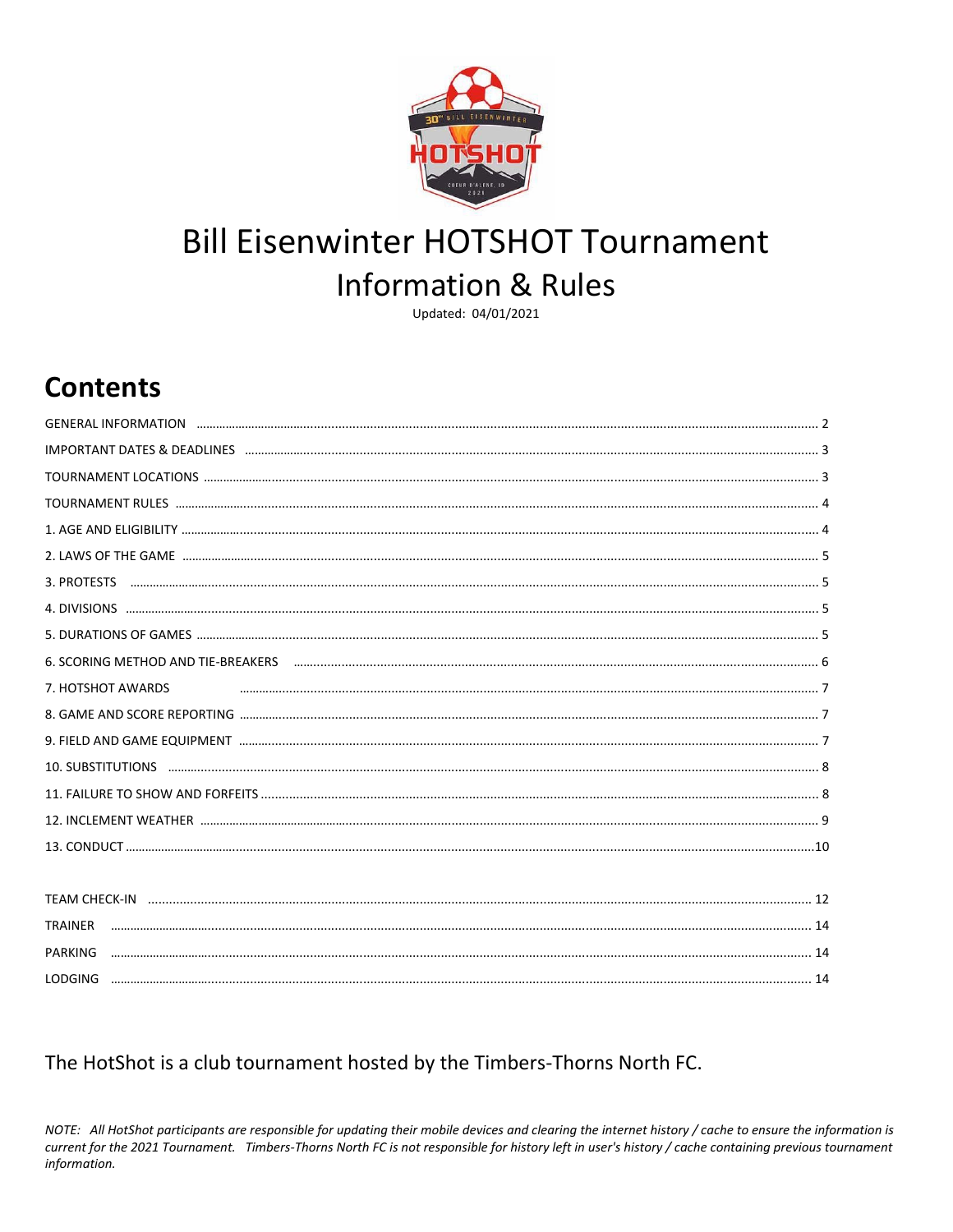

### GENERAL INFORMATION

1. Cost:

 U8 Entry Fee: \$ 350 (5‐vs‐5) U9/U10 Entry Fee: \$600 (7-vs-7) U11 – U12 Entry Fee: \$625 (9-vs-9) U13 – U19 Entry Fee: \$700 (11-vs-11)

- 2. This tournament is open to affiliated competitive teams from US Club Soccer, other USSF affiliated members and foreign countries. Gold and Silver divisions of play may be formed for boys and girls age U10 – U19, dependent upon participation.
- 3. Team registrations are required to be completed via gotsport.com (https://www.gotsport.com/org\_event/events/3127). Registration fees can be paid with a credit card (a 3% fee applies in addition to team registration fee). A \$75 late fee applies for any application received after April 29, 2021, subject to Tournament Director for approval.
- 4. Contact HotShot Tournament Director at: hotshot@timbersthornsnorthfc.com
- 5. Under no circumstances whatsoever will US Club Soccer, IYSA, USYSA, the Timbers‐Thorns North FC, the Tournament Director, Tournament Coordinator, Tournament Committee or any of their official representatives be responsible for any expenses (including the tournament entry fee) incurred by any team. This includes a situation whereby the tournament or any game(s) is canceled in whole or part.
- 6. The Bill Eisenwinter's HotShot Tournament is a **zero tolerance tournament**. Coaches have the responsibility for the conduct of players, bench and spectators at the times. If in the opinion of the officials (including but not limited to, referee, tournament director, director of competition, or Timbers‐Thorns North FC Board Member), a game may be terminated or temporarily suspended for the misconduct of coaches, players, bench or spectators. The offending team can be suspended from further play, forfeit that game, and all remaining games. All previously earned points will remain as played.
- 7. The Tournament Committee's or their official representative's interpretation of the rules shall be final pertaining to this tournament.
- 8. No items, including raffle tickets, flyers, posting, and advertising, may be sold or distributed at tournament headquarters, playing fields, or surrounding areas for the duration of the tournament unless specifically sanctioned by the Tournament Committee.
- 9. There are no pets/animals allowed at any of the HotShot locations.
- 10. Parking outside the designated tournament parking areas is prohibited. Parking will not be allowed on Dalton Avenue, Finucane Drive and designated emergency vehicle area. Vehicle towing will be in force during this event at the owner's expense.
- 11. The tournament will allow parking for campers and motorhomes during the hours of 8:00 AM to 8:00 PM. Overnight camping is not guaranteed but may be allowed in designated areas.
- 12. Please note that teams may be asked to play a Friday night game. Out of the local area teams may request a late-start game on Friday. Late-start will be considered a match starting at 5:00 PM or later.
- 13. Apparel vendors will be onsite at tournament headquarters (Hayden Meadows, Canfield Middle School & CSC/Skyway).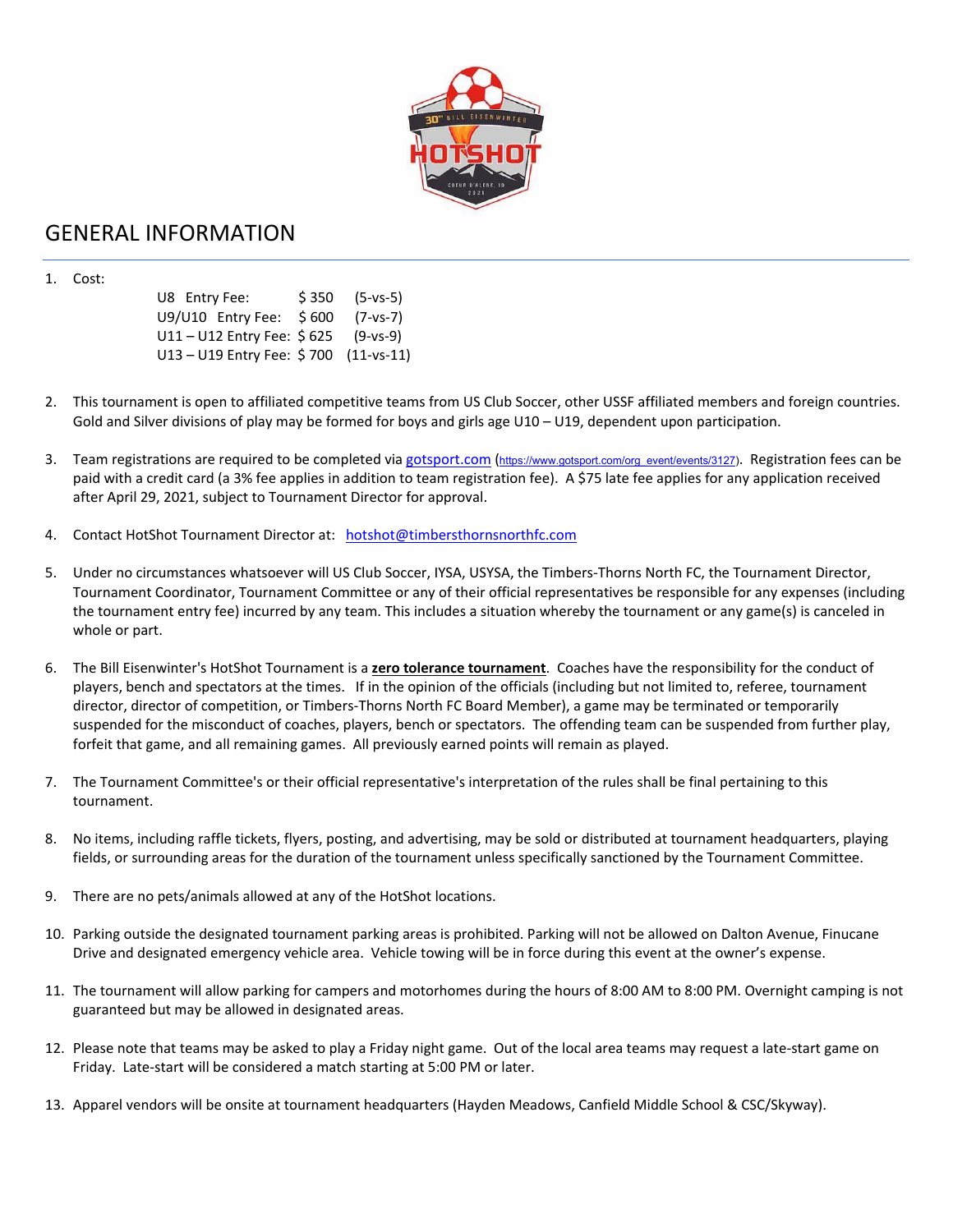

# IMPORTANT DATES & DEADLINES

- Tournament Dates: **May 14‐16, 2021**
- Registration Deadline: **April 1, 2021**
- Late Fee Deadline: **April 29, 2021.**  A **\$75 late fee** applies for any application received after April 29, 2021.
- Late‐Start request deadline for Friday games: **April 29, 2021**.
- Online check‐in completed by midnight on **May 5, 2021.**

## TOURNAMENT LOCATIONS

- Team Check‐In
	- o Online
- Complexes
	- o Canfield Middle School Headquarters for U13 U19
		- 1800 E. Dalton Avenue, Coeur d'Alene, ID
	- o Hayden Meadows Elementary School Headquarters for U8 U12
		- **900 E. Hayden Avenue, Hayden, ID**
	- o Coeur d'Alene High School
		- 5530 N. 4<sup>th</sup> Avenue, Coeur d'Alene, ID
	- o Coeur d'Alene Soccer Complex / Skyway Elementary
		- 6701 N. Courcelles Parkway, Coeur d'Alene, ID
	- o Lake City High School
		- 6101 N. Ramsey Road, Coeur d'Alene, ID
	- o Post Falls High School
		- 2832 E. Poleline Avenue, Post Falls, ID
	- o Real Life Ministries ■ 1860 N. Cecil Road, Post Falls, ID
	- o Woodland Middle School
		- 2101 W. St. Michelle, Coeur d'Alene, ID
- Tournament Headquarters
	- o Canfield Middle School Headquarters for U13 U19
	- o Hayden Meadows Elementary Headquarters for U8 U12
	- o Coeur d' Alene Soccer Complex/Skyway Elementary for U13‐U19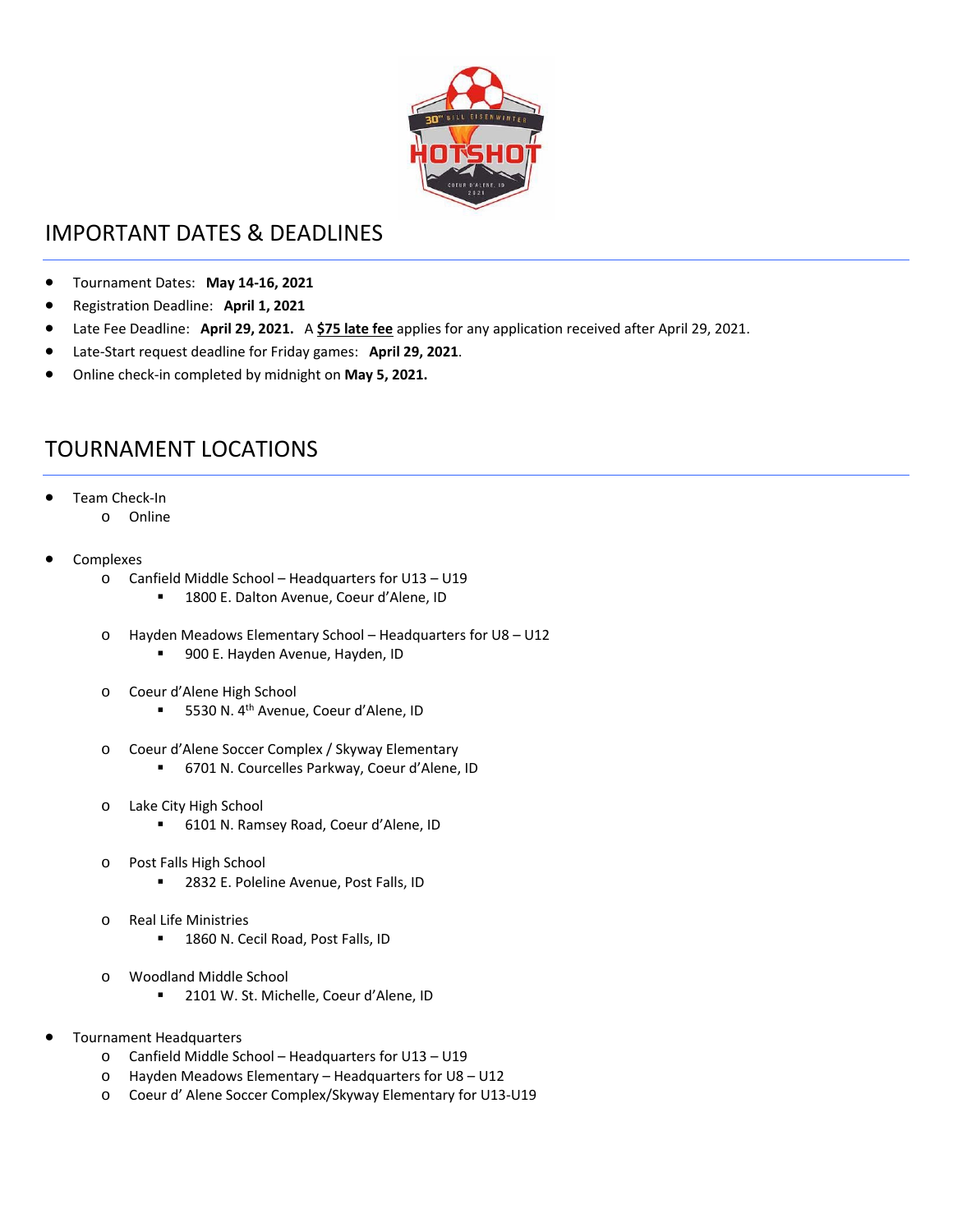

# TOURNAMENT RULES

#### **1. AGE AND ELIGIBILITY**

- This tournament is sanctioned by USYSA and US Club Soccer under the Open Cup format. This allows competitive teams from both US Club Soccer and any other USSF affiliated members (state associations, etc.) to compete in this event.
- Participation in the tournament is open to accepted boys and girls teams for U‐8 through U‐19 meeting the age limit of the specified division. Players must have been born during, or subsequent to, the divisional year, as defined by US Soccer guidelines.

| Age groups*:                       | Format:        | Max Roster Size: | <b>Guest Players</b> |  |
|------------------------------------|----------------|------------------|----------------------|--|
| Under 19 (Born in 2002 or younger) | $11 - vs - 11$ | 20               | 4                    |  |
| Under 18 (Born in 2003 or younger) | $11 - vs - 11$ | 20               | 4                    |  |
| Under 17 (Born in 2004 or younger) | $11 - vs - 11$ | 20               | 4                    |  |
| Under 16 (Born in 2005 or younger) | $11 - vs - 11$ | 20               | 4                    |  |
| Under 15 (Born in 2006 or younger) | $11 - vs - 11$ | 20               | 4                    |  |
| Under 14 (Born in 2007 or younger) | $11 - vs - 11$ | 20               | 4                    |  |
| Under 13 (Born in 2008 or younger) | $11 - vs - 11$ | 20               | 4                    |  |
| Under 12 (Born in 2009 or younger) | $9 - vs - 9$   | 18               | 4                    |  |
| Under 11 (Born in 2010 or younger) | $9 - vs - 9$   | 18               | 4                    |  |
| Under 10 (Born in 2011 or younger) | $7 - vs - 7$   | 14               | 4                    |  |
| Under 9 (Born in 2012 or younger)  | $7 - vs - 7$   | 14               | 4                    |  |
| Under 8 (Born in 2013 or younger)  | $5 - vs - 5$   | 12               | 4                    |  |

\* Combining of age groups will be done at the Tournament Committee's discretion, if needed.

- Each team accepted must be registered with either US Club Soccer or with a national state association affiliated with USSF, and must present either a valid US Club Soccer roster or a valid state competitive roster at check‐in.
- Out of state teams that are NOT affiliated with US Club Soccer must have Permission to Travel Form signed by their association. This is NOT required for US Club Soccer teams.
- Guest players must be identified at team check‐in to be eligible for tournament play. Adding guest players after the check‐in deadline or on the day of the event will not be allowed. Guest players must have a current and valid player registration card issued by the same national association that issued the cards for the rest of the team. Guest players may be recreational players provided they obtain certification comparable to a player registration card and obtain this certification from the same state official that grants player registration cards. Guest players from a different club must have written permission from the player's club.
- Unless approved by the Tournament Director, no player may compete in the tournament in two age groups or on two separate teams/game rosters.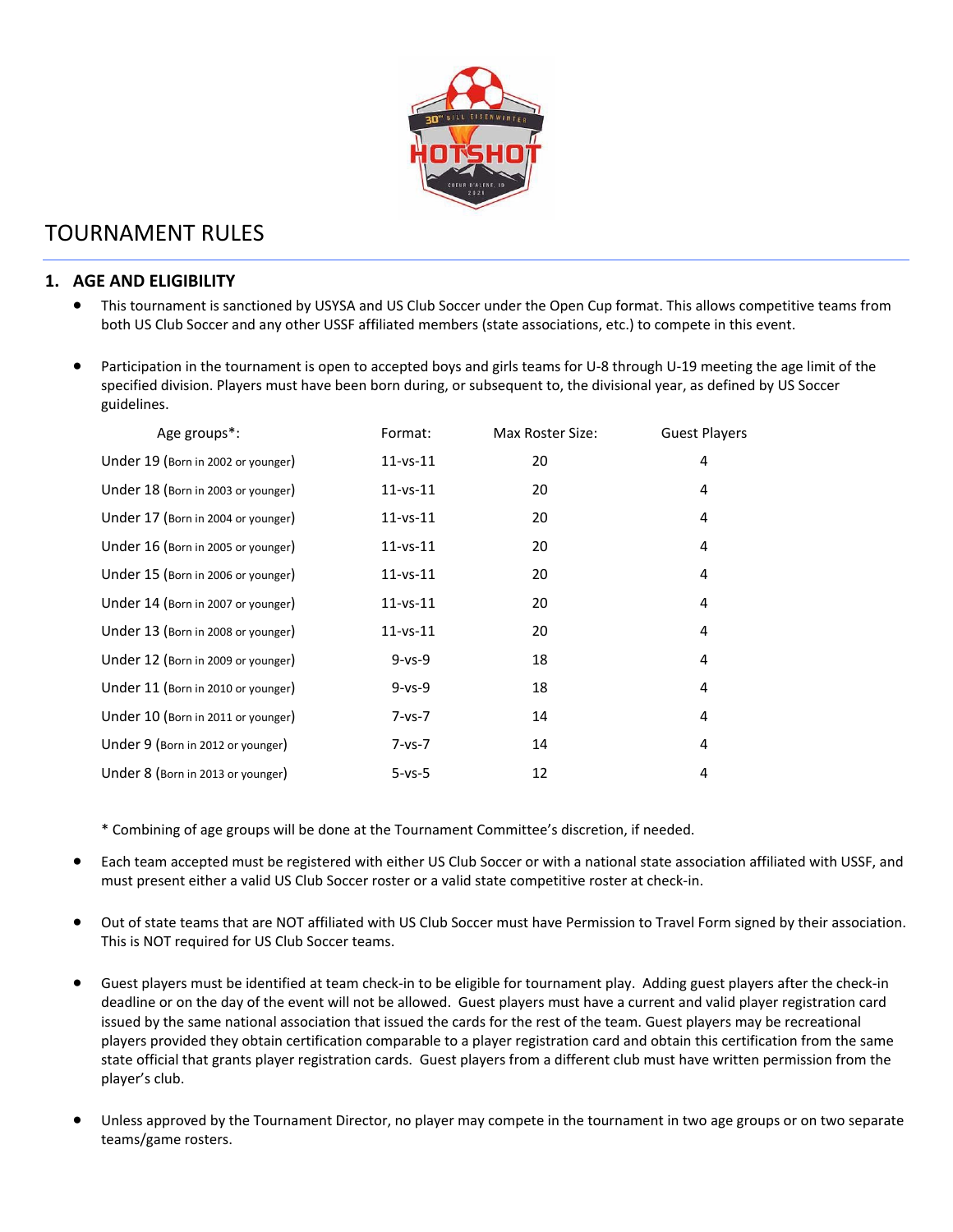

#### **2. LAWS OF THE GAME**

All games shall be played in accordance with FIFA & USSF Laws, except as specifically modified by these rules.

The Tournament will follow the US Soccer Player Development Initiatives. No Heading Rule shall apply to all U8‐through‐U11 matches.

#### **3. PROTESTS**

No protest or appeal process exists for disputes on or off the field. Any matter not covered by the Rules of this event will be decided by the Tournament Director or designated official. All referee decisions are considered final. Red cards and ejections will not be rescinded.

#### **4. DIVISIONS**

Bracketing shall be formed at the discretion of the Tournament Committee. All teams will be scheduled for a minimum of three games. The tournament will make efforts to provide multiple divisions at most age groups.

- Gold Division
- Silver Division

Although teams may request to be placed in a specific division, final placement is at the discretion of the Tournament Committee. Divisions may be deleted, combined or added at the Tournament Committee's discretion.

There will be Championship games in all the divisions except for the 4‐team and 5‐team divisions, in which the division winner will be determined by Round‐Robin play format.

The Tournament may accept a team as a "Guest Team" in order to fill a late-vacancy in a Division.

#### **5. DURATIONS OF GAMES**

The duration of all tournament games shall be in accordance with the following:

| $U-8:$  | two 25-minute halves, 5-minute half time, no overtime period |
|---------|--------------------------------------------------------------|
| $U-9:$  | two 25-minute halves, 5-minute half time, no overtime period |
| $U-10:$ | two 25-minute halves, 5-minute half time, no overtime period |
| $U-11:$ | two 30-minute halves, 5-minute half time, no overtime period |
| $U-12:$ | two 30-minute halves, 5-minute half time, no overtime period |
| $U-13:$ | two 35-minute halves, 5-minute half time, no overtime period |
| $U-14:$ | two 35-minute halves, 5-minute half time, no overtime period |
| $U-15:$ | two 35-minute halves, 5-minute half time, no overtime period |
| $U-16:$ | two 35-minute halves, 5-minute half time, no overtime period |
| $U-17:$ | two 35-minute halves, 5-minute half time, no overtime period |
| $U-18:$ | two 35-minute halves, 5-minute half time, no overtime period |
| $U-19:$ | two 35-minute halves, 5-minute half time, no overtime period |

- All tournament games will be a running clock. No stoppage of time. The Tournament Director may adjust playing times as circumstances warrant.
- The referee is the official timekeeper and therefore all decisions regarding game duration are solely at the referee's discretion and shall not be protested.
- Games will start/end at the listed times on the released schedule.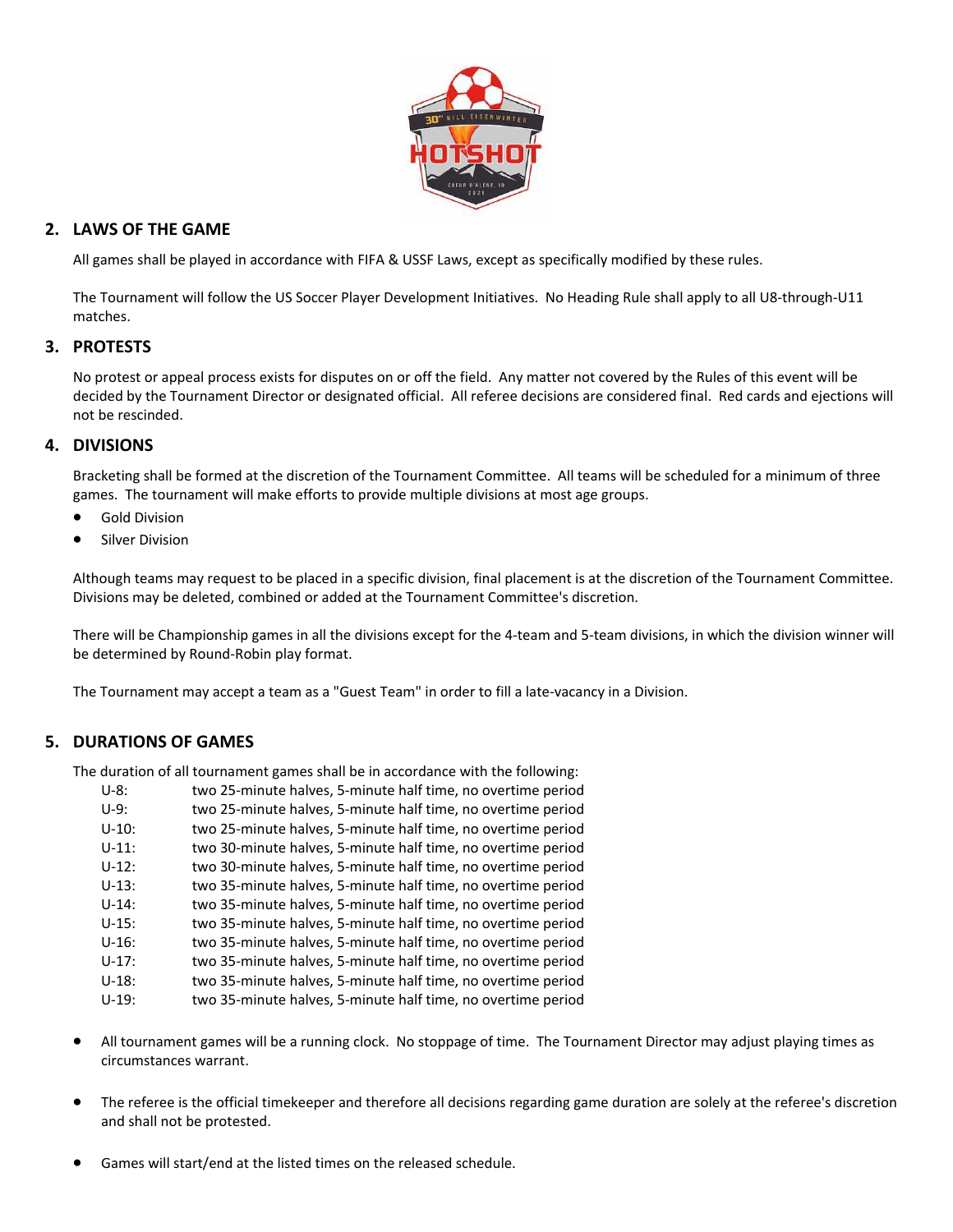

- If deemed necessary by the Site Director, games may be shortened or cancelled due to weather, or other circumstances. The Site Director has sole discretion to make this decision. There will be no refunds given for any delay and/or cancellation of any games.
- In excessive heat conditions, water breaks can be allowed by the referee at his/her discretion, after prior consultation with the Tournament Director and/or Tournament Coordinator.

#### **Preliminary games:**

All preliminary games will be the length listed above. Preliminary games may end in a tie.

#### **Quarter‐Final and Semi‐Final games:**

All quarter‐final and semi‐final games will be the length listed above with a 5‐minute half time. Quarter‐Final and Semi‐Final games ending in a tie after regulation time will go immediately to FIFA Kicks-from-the-Penalty-Mark to determine the winner.

#### **Championship games:**

All championship games will be the length listed above with a 5‐minute half time. Championship games ending in a tie after regulation time will play two overtime periods of five (5) minutes (with 1‐minute between periods). Overtime will be Golden Goal, meaning if a goal is scored, then the game is over. If a goal is not scored during the duration of overtime, then the game will go to FIFA Kicks-from-the-Penalty-Mark.

#### **FIFA Kicks‐from‐the‐Penalty‐Mark**:

as used to determine a Match Winner for: Play-In or Quarter-Final or Semi-Final or Championship:

- Both Teams Take 5 Kicks.
- The Kicks are taken alternately by the teams.
- If, before both teams have taken 5 kicks, one team has scored more goals than the other team could score, no more kicks are taken.
- If, after both teams have taken 5 kicks, both have scored the same number of goals, or have not scored any goals, kicks continue to be taken in the same order until one team has scored a goal more than the other team from the same number of kicks.
- Only players on the field at the end of the game may participate in the kicks from the penalty mark.
- Each kick is taken by a different player and all eligible players must take a kick before any player can take a second kick.
- An eligible player may change places with the goalkeeper at any time when kicks from the penalty mark are being taken if the referee is notified.
- If a goalkeeper is sent off during the taking of kicks from the penalty mark, he shall be replaced by a player who was on the field when the match finished.

#### **6. SCORING METHOD AND TIE‐BREAKERS**

In the preliminary games, each team will be awarded points as follows:

**Shutout ...........................** 1 point

**Goals ................................** 1 point for each goal up to 3 maximum

Note: a Maximum of 10 points per game.

At the end of the preliminary rounds, Group and/or Bracket seedings will be assigned for playoffs. In the event of a tie within a flight (within preliminary rounds only), the following criteria will be applied sequentially to determine the winner:

A. Head-to-Head competition. This will only apply when all teams that are tied have played one another in the preliminary round.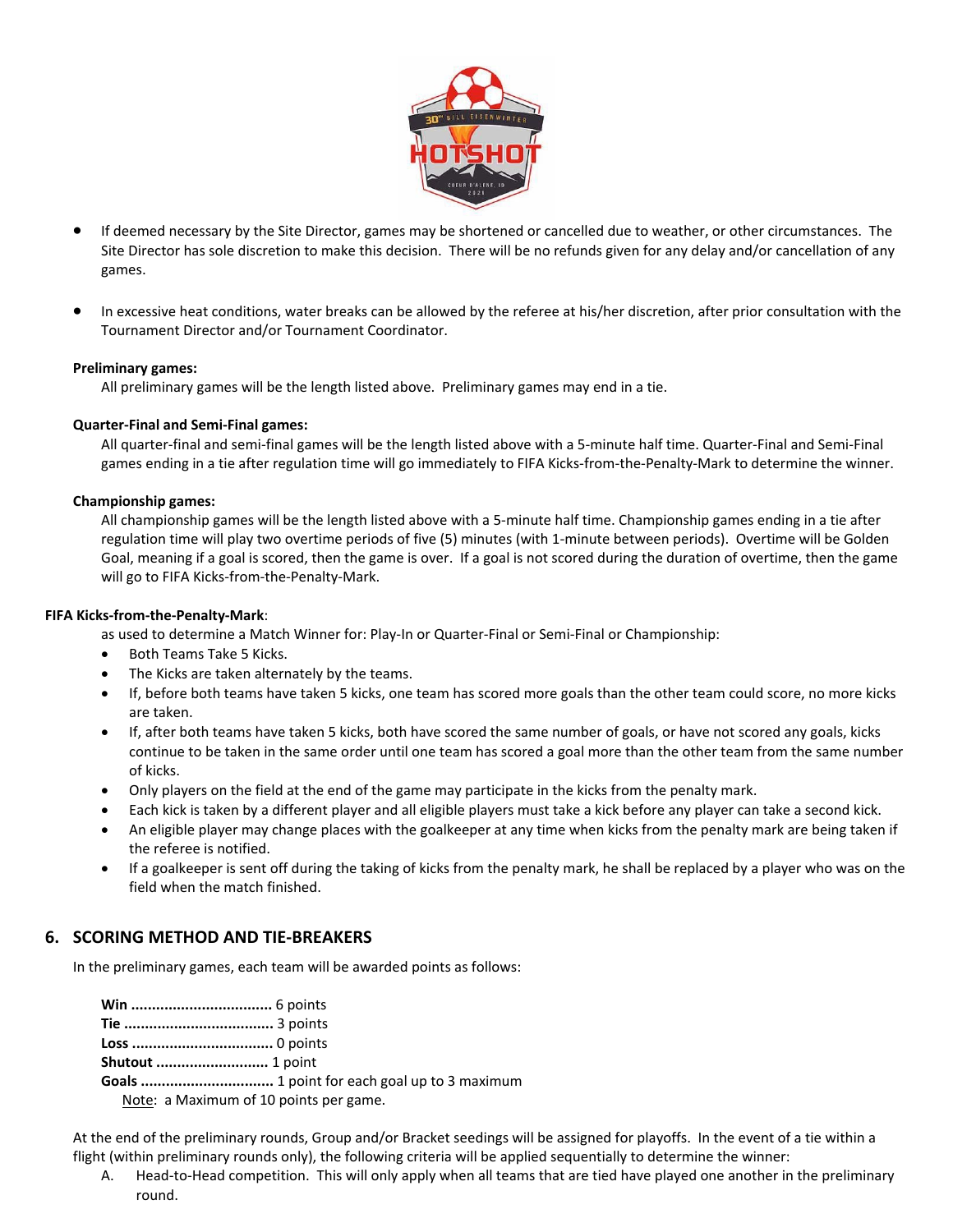

- B. Least number of goals allowed in all tournament games.
- C. The cumulative difference between goals scored and goals allowed during all tournament games, with a maximum difference of three (3) goals per game. The highest score differential wins.
- D. Most shutouts
- E. Least amount of points per card  $-$  yellow = 1 point, red = 2 points
- F. Least amount of red cards during all tournament games.
- G. FIFA Kicks from the Penalty Mark.
- If three or more teams are tied (within preliminary rounds only), the tie breaking criteria A through D above will be applied sequentially to determine the Playoff seeding. If two or more teams remain tied after a winner is determined, the tie breaking criteria A through D above will be reapplied sequentially until all ties are broken.

#### **7. HOTSHOT AWARDS**

 Medals are awarded only to the division winner (Champion) and runner‐up team (Finalist). These are the two teams that either play in the division's championship game or finish 1st and 2nd, respectively, following Round Robin play (i.e.: a 5‐team bracket where each team plays the other 4 teams).

#### **8. GAME AND SCORE REPORTING**

Points: Teams shall be awarded points for game results as follows:

| Note: a Maximum of 10 points per game. |
|----------------------------------------|

- Forfeited games will be scored as 2‐to‐0 (9 points) in favor of the team that did not forfeit. The Tournament is not responsible in any way, including financial, in case a team plays fewer than 3 games due to an opponent forfeit.
- The Referee will ensure that the game report forms are properly completed, signatures obtained from both coaches, and the scores recorded at the end of each game.
- It is the responsibility of the coaches (or their team managers) to review and sign the game report **PRIOR** to referee submitting the report at the end of the game.
- It is the responsibility of the referee to deliver the completed and signed score card to the appropriate tournament official promptly at the conclusion of each game. In case of a discrepancy, the game report form, signed by the referee, prevails.

#### **9. FIELD AND GAME EQUIPMENT**

- It will be the game Referee's discretion to determine the safety and suitability of player equipment including the wearing of a hard brace. Casts and braces must be padded and approved by the referee prior to each match; braces must be worn as intended by the manufacturer. Using the cast or brace in any intentional manner is grounds for removal from the tournament.
- Players shall wear shin guards in accordance with FIFA laws.
- No jewelry will be allowed.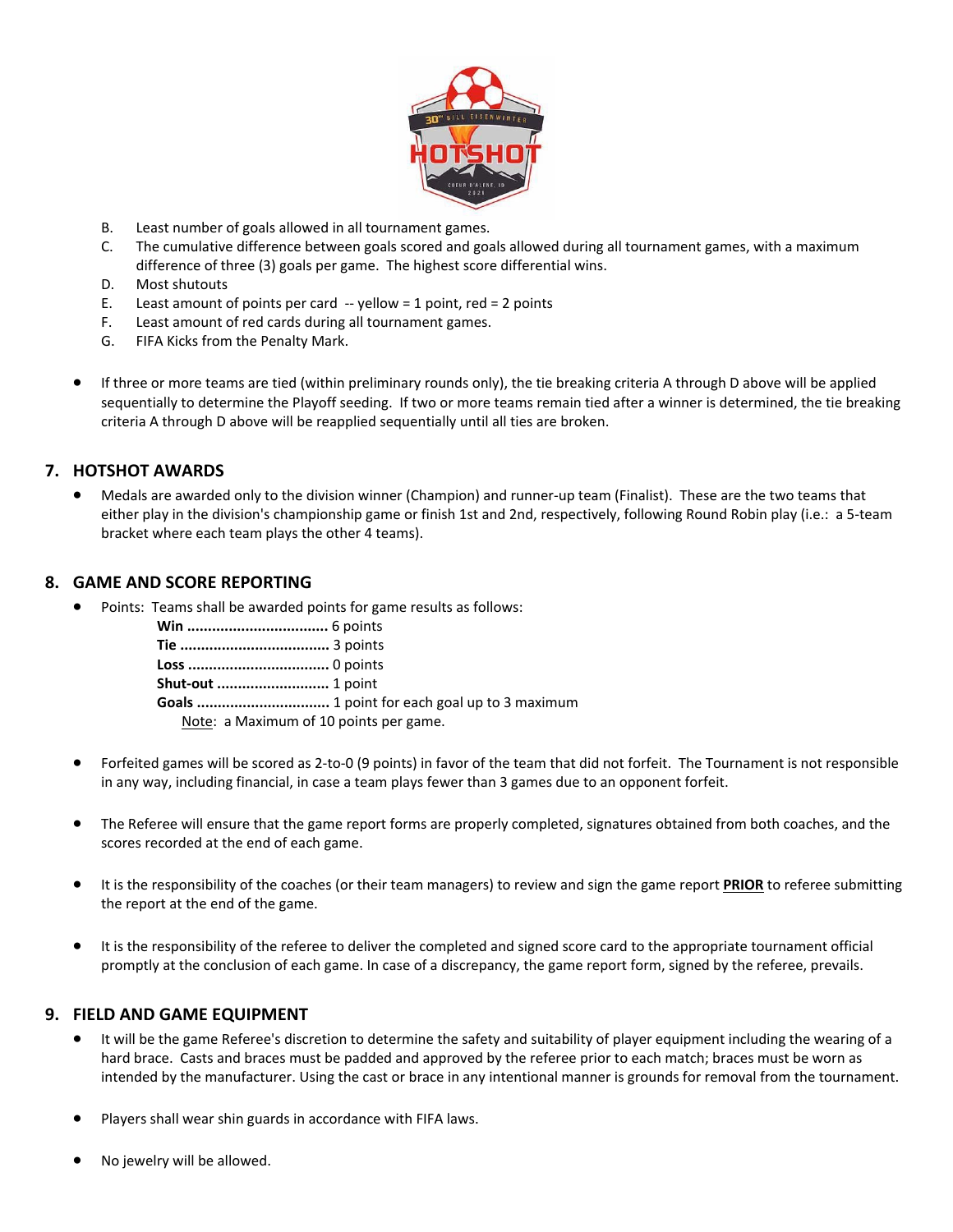

- ALL teams must check‐in PRIOR to playing their first game.
- Players must wear numbers visible on the back of their uniforms and these numbers shall coincide with those listed on the team's Roster. (U8‐U9‐U10 teams that do not have player numbers on their uniforms must be listed by name on the Roster)
- All teams must have a set of alternate jerseys in case of color conflict. The team listed first on the schedule is the HOME team. The HOME team will wear white (or light) colored jerseys. The visitor of AWAY team will wear their dark jersey. Each team must have an alternate jersey color (or pinnies of a different color). The home team (listed first) will be responsible for changing jerseys if there is a color conflict. Pinnies are allowed for all 7‐vs‐7 and 9‐vs‐9 teams and all teams that regularly play in recreational leagues.
- The goalie must also have an alternate jersey.
- All efforts will be made to ensure games have complete referee team. When requested by the referee, each team must provide a referee assistant. At the discretion of the referee scheduler, 7‐vs‐7 and 9‐vs‐9 matches may not have any referee assistants.
- The designated home team must provide 3 game balls. A size 4 ball is used for U‐9 through U‐12 play, and a size 5 ball is used for U‐13 through U‐19 play.
- Players and coaches of both teams will take the same side of the field. All other supporters will take the opposite side. Teams may have up to 3 team officials on the sideline with their players. All team officials need to possess a valid coach card.
- The use of US Soccer and FIFA approved soft headbands are approved. These will have the US Soccer and/or FIFA logos on them.
- Shin guards, covered by socks, are mandatory.
- $\bullet$  Field Size U8 = 5-vs-5; approx 100 ft x 100 ft
- $\bullet$  Field Size U9/U10 = 7-vs-7; approx 135 ft x 195 ft
- Field Size U11 ‐ U12 = 9‐vs‐9; approx 160 ft x 225 ft
- Field Size U13 ‐ U19 = 11‐vs‐11; approx range 165 ft x 300 ft to 210 ft x 330 ft

#### **10. SUBSTITUTIONS**

In all age divisions, unlimited substitutions, prior to any restart, are allowed at the discretion of the referee.

Under no circumstances may substitutions be made after the game has ended in a tie and FIFA penalty kicks will be required to determine a winner.

#### **11. FAILURE TO SHOW AND FORFEITS**

- All tournament games must be played at the time and place scheduled. It is the team's responsibility to be at the assigned location on time.
- A team shall be allowed a five (5) minute grace period after the scheduled kick‐off time before the match is considered a forfeit. The following number of players shall constitute a valid team:
	- o U8 (5‐vs‐5): 4 players minimum
	- o U9/U10 (7‐vs‐7): 6 players minimum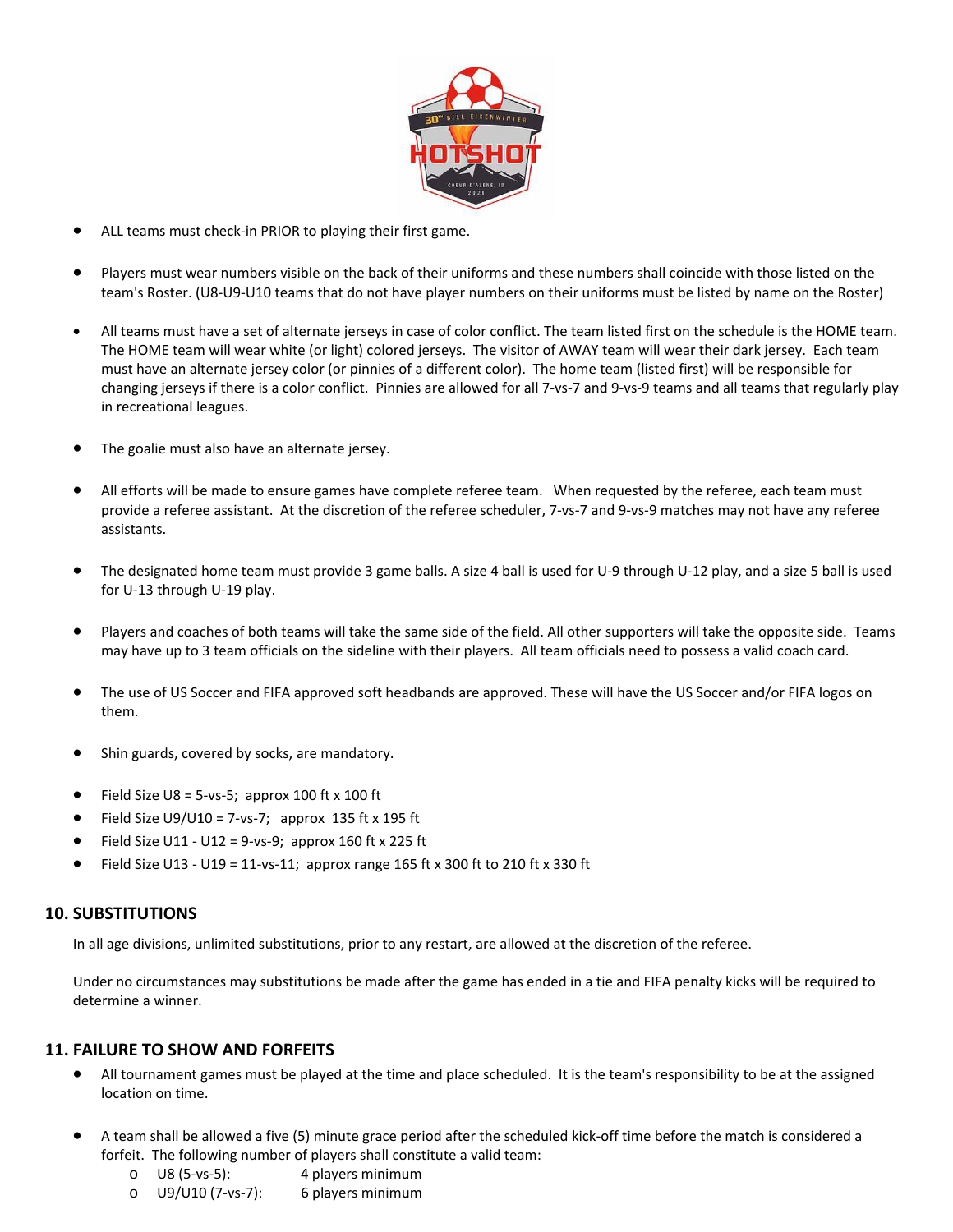

o U11 – U12 (9‐vs‐9): 7 players minimum

o U13 – U19 (11‐v‐11): 9 players minimum

- If both teams fail to show or are not ready to play following the five (5) minutes grace period, zero (0) points shall be recorded for both teams.
- Forfeited games will be scored as 2‐to‐0 (9 points) in favor of the team that did not forfeit. The Tournament is not responsible in any way, including financial, in case a team plays fewer than 3 games due to an opponent forfeit.
- In no case shall a team that forfeits a game be declared a flight winner or a wild card team. If an apparent flight winner forfeits a game, the team in that flight with the next best record shall be named the flight winner. In addition, in divisions where the second place team of one flight plays the first place team of another flight in the semi-final game, in no case shall a team that has forfeited a game be declared the second place team in a flight. The team with the next best record in the flight shall be declared the second place team and play in the semi-final game.
- If a team is the cause for termination of a game, that team will be considered to have forfeited that game. The determination as to which team is the cause for the termination shall be at the sole discretion of the referee on the field and the decision may not be protested.
- Any team forfeiting a championship game will not be entitled to individual trophies or team awards.
- Failure to check-in prior to the team's first scheduled game is grounds for a forfeit.
- Playing a "red-carded player" (a player receiving either a red card or two yellow cards in one game) in the game following the receipt of a red card is grounds for a forfeit.

#### **12. INCLEMENT WEATHER**

- Regardless of weather conditions, coaches and their teams must appear at their respective field site, ready to play as scheduled. Failure to appear will result in forfeiture of the match. Only the tournament director may cancel or postpone a match. Referees may suspend a match only.
- High Temperatures: The tournament committee has the right to institute water breaks, if there are high temperatures during the tournament. This is not a coaching break; players must remain on the field.
- If there is lightning in the area or if the weather could cause risk to participants and those attending the games, play will be suspended. Players, coaches, referee and spectators should immediately move to vehicles or shelter upon a weather stoppage, but should not leave the area until games are declared complete as indicated below.
- In the event of inclement weather or field conditions, the Tournament Director or official representative(s) will have the authority to:
	- A. Relocate or reschedule any game(s).
	- B. Change the duration of any game(s).
	- C. Cancel any preliminary game(s).
	- D. Consider any game terminated by game or tournament officials after one half of play as official as of the time of termination.
	- E. Determine the format for advancement.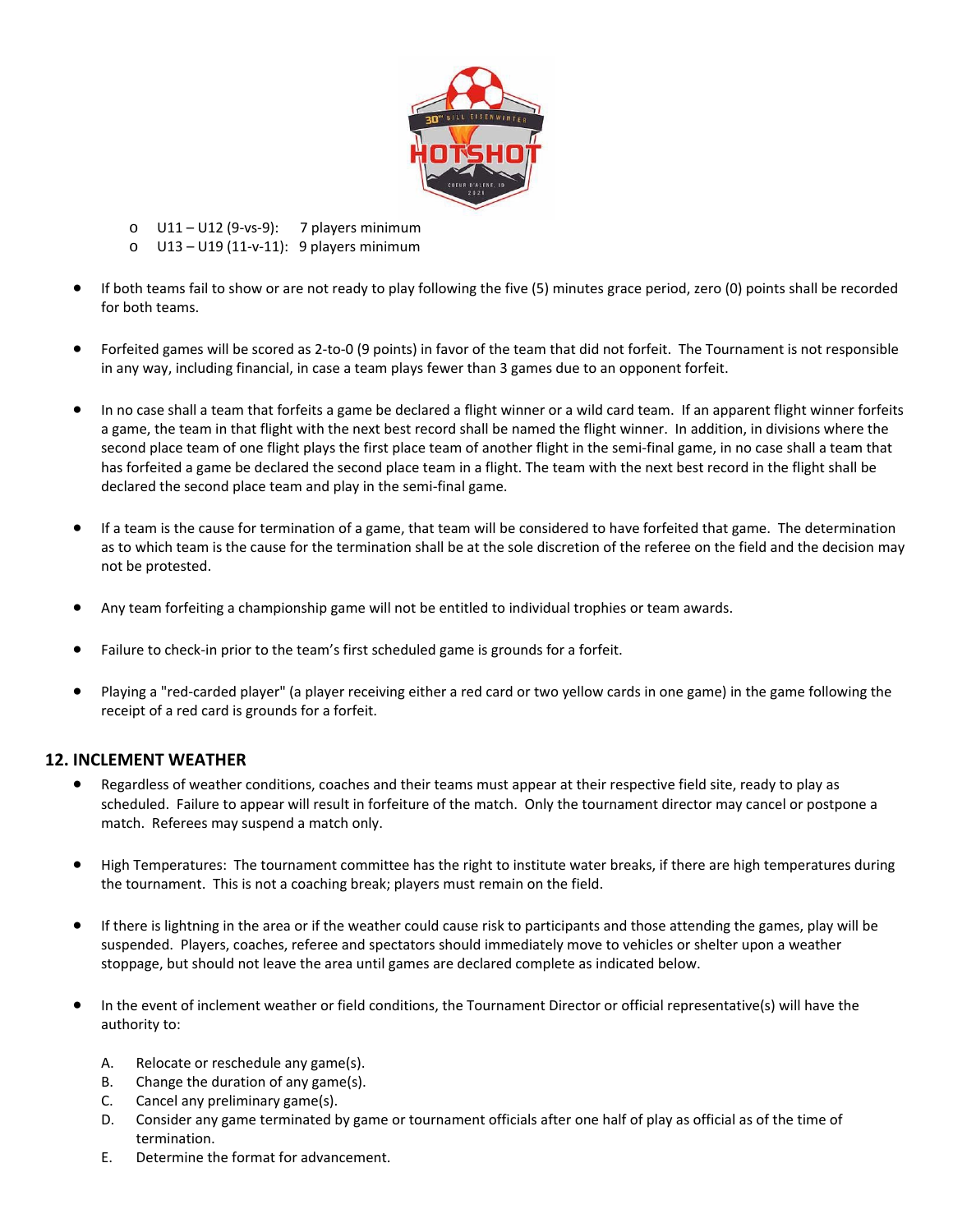

- F. If the weather delay is longer than 30 minutes, all games in progress will be declared complete, with the score at stoppage as the final score, regardless of how many minutes had been played. If the match has never started, every reasonable attempt will be made to reschedule the game.
- If the Tournament Director rules that during a preliminary round penalty kicks will be taken due to inclement weather or field conditions, the following rain rule will apply:
	- A. Each team will take a maximum of five (5) penalty kicks.
	- B. At the end of five (5) penalty kicks, the game will be scored as a 1‐0 win for the team that has scored more penalty kicks, or a 0‐0 tie if both teams are tied in penalty kicks at the end of five (5) kicks.
	- C. In the overall standings, six (6) points will be given for the win, three (3) point for a tie, and zero (0) points for a loss.
	- D. If regular games have been played in the bracket and the Tournament Director has determined that other games go to penalty kicks due to inclement weather or field conditions, the regular games' score will revert to a 1‐0 win or 0‐0 tie.
- There will be no refunds or reimbursements of tournament application fees, hotels, rentals or any other expenses for cancellation or forfeiture of games.

#### **13. CONDUCT**

- Players and Coaches must be on one side of the field, spectators on the other side. Coaches, players, and spectators are not allowed behind the end‐line for any reason. Only those with a valid player card and listed on the approved tournament roster may be on the team's side of the field. Each team may be accompanied by up to four (4) registered team officials.
- All coaches have total responsibility for the conduct of their players, substitutes, families and spectators at all times. Coaching from the sidelines (giving direction to one's own team on points of strategy and position) is permitted, provided:
	- A.) No mechanical devices are used;
	- B.) The tone of the voice is instructive and not derogatory;
	- C.) Each coach or substitute remains within their team's Technical Area, which is generally 10 yards on either side of the halfway line;
	- D.) No coach, substitute or spectator makes derogatory remarks or gestures to the referees, other coaches, players, substitutes or spectators;
- Players, coaches, and spectators are expected to conduct themselves within the spirit of the Laws of The Game as well as the letter of the Laws of The Game. Displays of temper or dissent are cause for ejection from the game and the surrounding field area. Repeated violations may result in the suspension of the team from the tournament as decided by the Tournament Director of Competition.
- Infractions or violations of Tournament Rules may result in any of the following penalties:
	- o Ineligibility of a player or team from tournament play
	- o Forfeiture of a game or games
	- o Return of trophies or medals
	- o Revocation of titles
- If a team withdraws after registration deadline or does not show for the tournament, no refunds will be given.
- If the referee abandons the game, the final score will remain as it is at the time of the abandonment. If abandonment occurs solely due to the misconduct of one team, that team shall forfeit the game.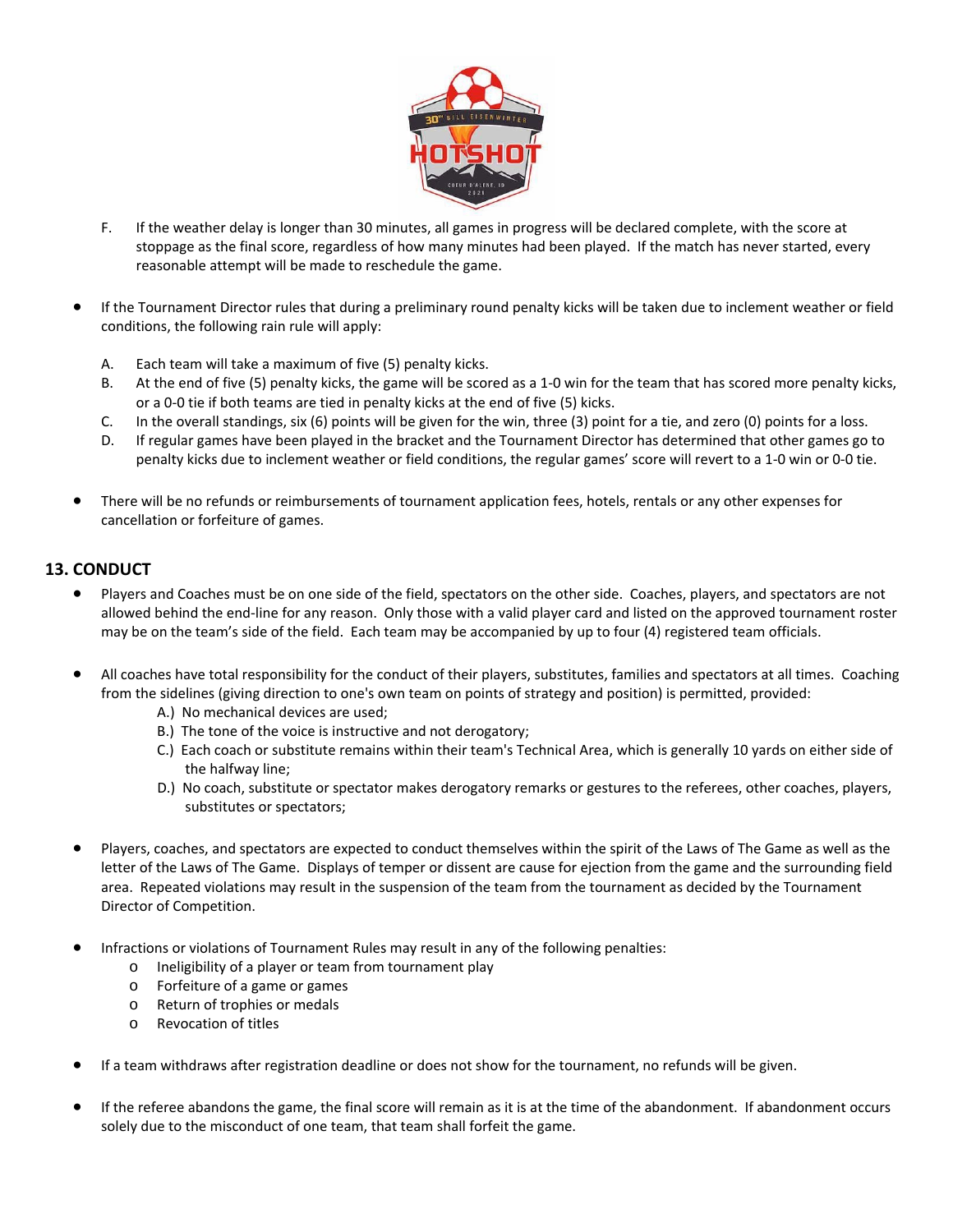

- Players, coaches and team officials ejected from a game by the referee shall be ineligible for the next scheduled game. Coaches and team officials ejected from a game by the referee shall leave the facility and not return until they are eligible. Coaching remotely (via cell phones, etc.) is not permitted.
- Players receiving three (3) yellow cards during the course of the tournament must sit out their next match.
- Any player receiving a red card ejection shall sit out the next scheduled tournament game.
- A player receiving a second ejection shall be prohibited from competing in additional tournament games.
- In accordance with the US Club Soccer and USYSA Tournament Hosting Agreements, all red and yellow cards and other matters involving team conduct will be reported to the home club and State/Provincial Association of the team involved as well as the US Club Soccer and USYSA national offices.
- Artificial noise making devices are prohibited.
- Smoking, vaping, chewing tobacco and alcoholic beverages are not permitted at any of the field sites.
- Pets/animals are not permitted at any of the field sites.
- Gum, Candy, Food, and drinks (other than non‐colored water) are permitted on any Artificial Turf Field areas.
- Report of Disciplinary Action:
	- o For United States Teams, their state organization will be notified of that team or teams of any disciplinary action taken or required.
	- o For CONCACAF teams, the USSF will be notified by tournament committee of disciplinary action taken and that the Federation will transmit the disciplinary action taken or required to that team's provincial or national association.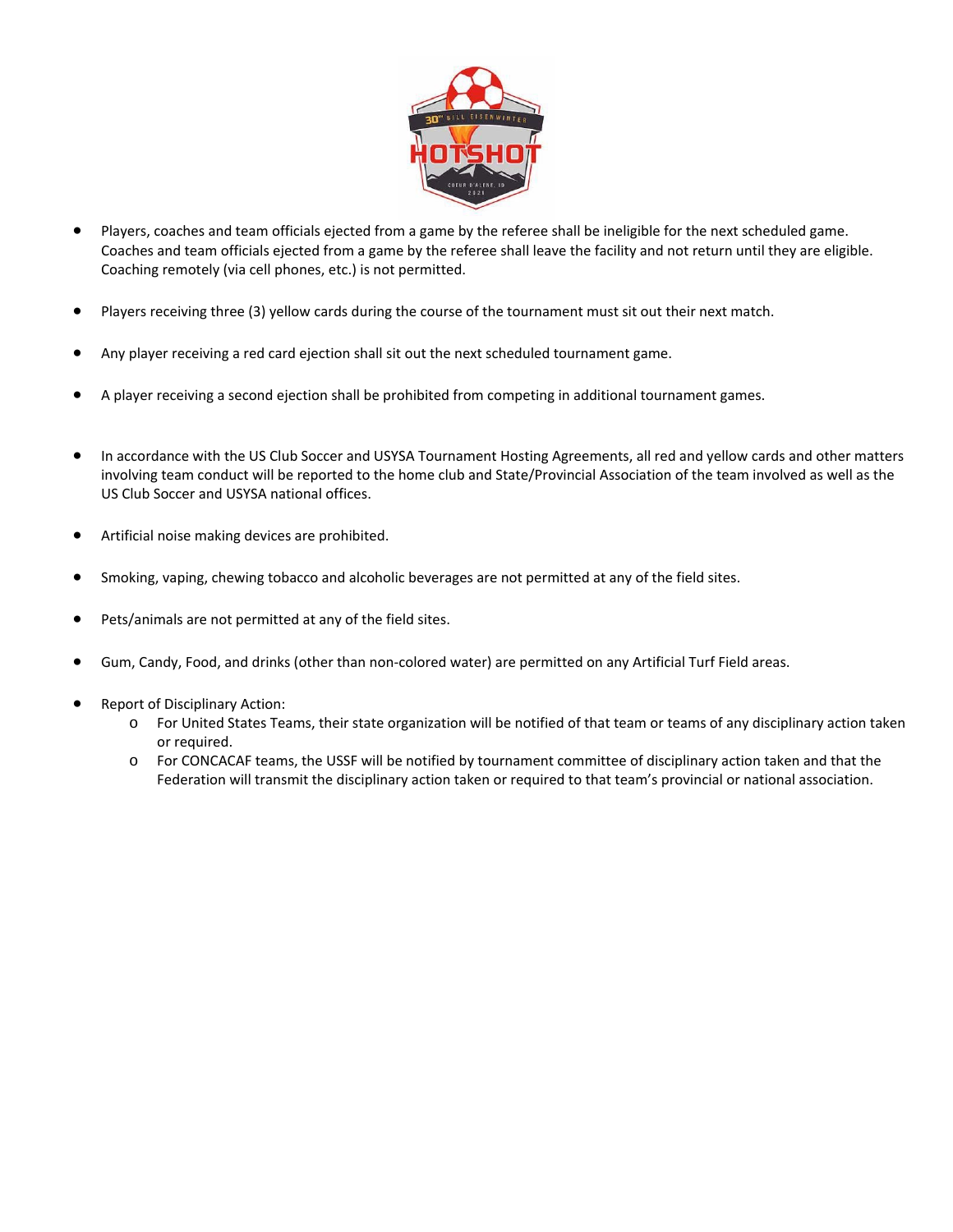

# **2021 Bill Eisenwinter HOTSHOT Tournament**

### **Team Check‐In Instructions**

Check in for the 2021 Bill Eisenwinter HotShot Tournament will be completed electronically via your team GotSport account that you registered with. All information must be submitted no later than midnight on Wednesday, May 5, 2021.

#### **Two items will need to be completed:**

1. Login to your account and submit your tournament roster. I have attached a couple of helpful "how-to" links.

The second half of this video provides a great guide for adding players: https://gotsport.zendesk.com/hc/enus/articles/360050014493-How-to-Register-Teams-to-an-Event-Add-Players-to-a-Roster

Here is an article breaking down adding coaches, which is the same process as players: https://gotsport.zendesk.com/hc/enus/articles/360042164713‐Add‐A‐Coach‐To‐An‐Event‐Roster‐

For teams that are using the Legacy GotSoccer Program, these instructions show how to add your players to your roster: https://gotsport.zendesk.com/hc/en‐us/articles/360053027594‐How‐to‐Add‐a‐Club‐Pass‐Player‐from‐a‐Team‐Account

#### **2. Upload the attached "EMERGENCY CONTACT FORM" to your account.**

https://gotsport.zendesk.com/hc/en‐us/articles/360062879513‐Editing‐Team‐Registration‐Answers‐as‐a‐Coach‐or‐ Manager

As you build your rosters, please make sure:

- ALL Coaches & Assistant Coaches have been added
- ALL Jersey #'s are listed on the roster and there are NO duplicate #'s
- ALL Id Numbers have been added to your roster
- ALL Club Pass Players have been added to your roster
- ALL Guest Players have been added to your roster

#### **Coaches are required to have player cards on hand at every game.**

#### **Please have your medical releases available.**

Questions regarding check in can be emailed to office@timbersthornsnorthfc.com For all other questions, please email them to hotshot@timbersthornsnorthfc.com

Thank You!

Jonni Horton Timbers‐Thorns North FC Registrar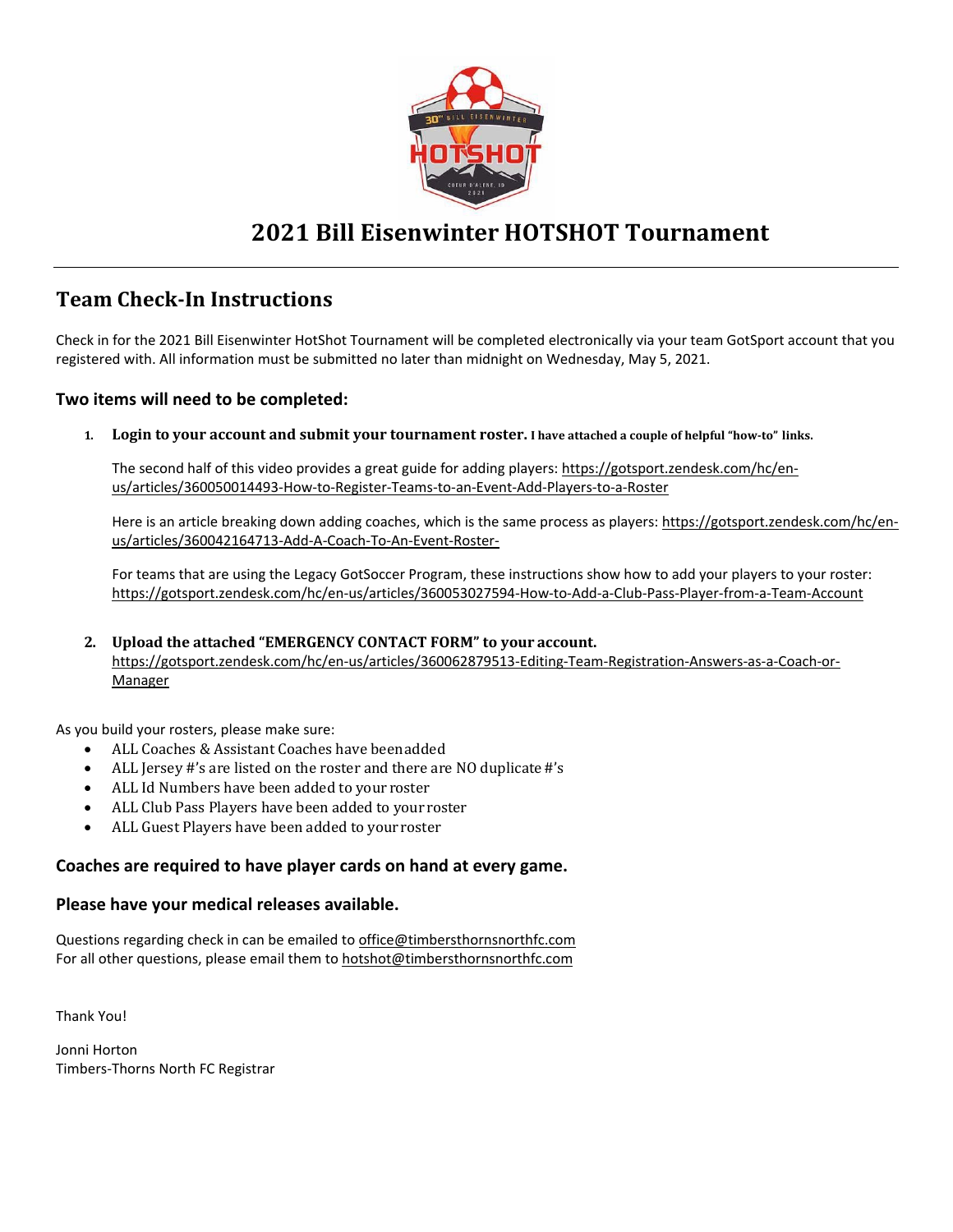|                                | 30 <sup>th</sup> Bill Eisenwinter HotShot<br><b>Tournament</b> |
|--------------------------------|----------------------------------------------------------------|
|                                | <b>Emergency Contact Form</b>                                  |
|                                |                                                                |
| <b>Team Gender</b>             |                                                                |
| Age Group<br><b>Coach Name</b> | <b>NORTH</b>                                                   |
| <b>TIMBERS FC</b>              | THORNS FC                                                      |
| <b>Coach Phone</b>             |                                                                |
| <b>Manager Name</b>            |                                                                |
| <b>Manager Phone</b> ________  |                                                                |